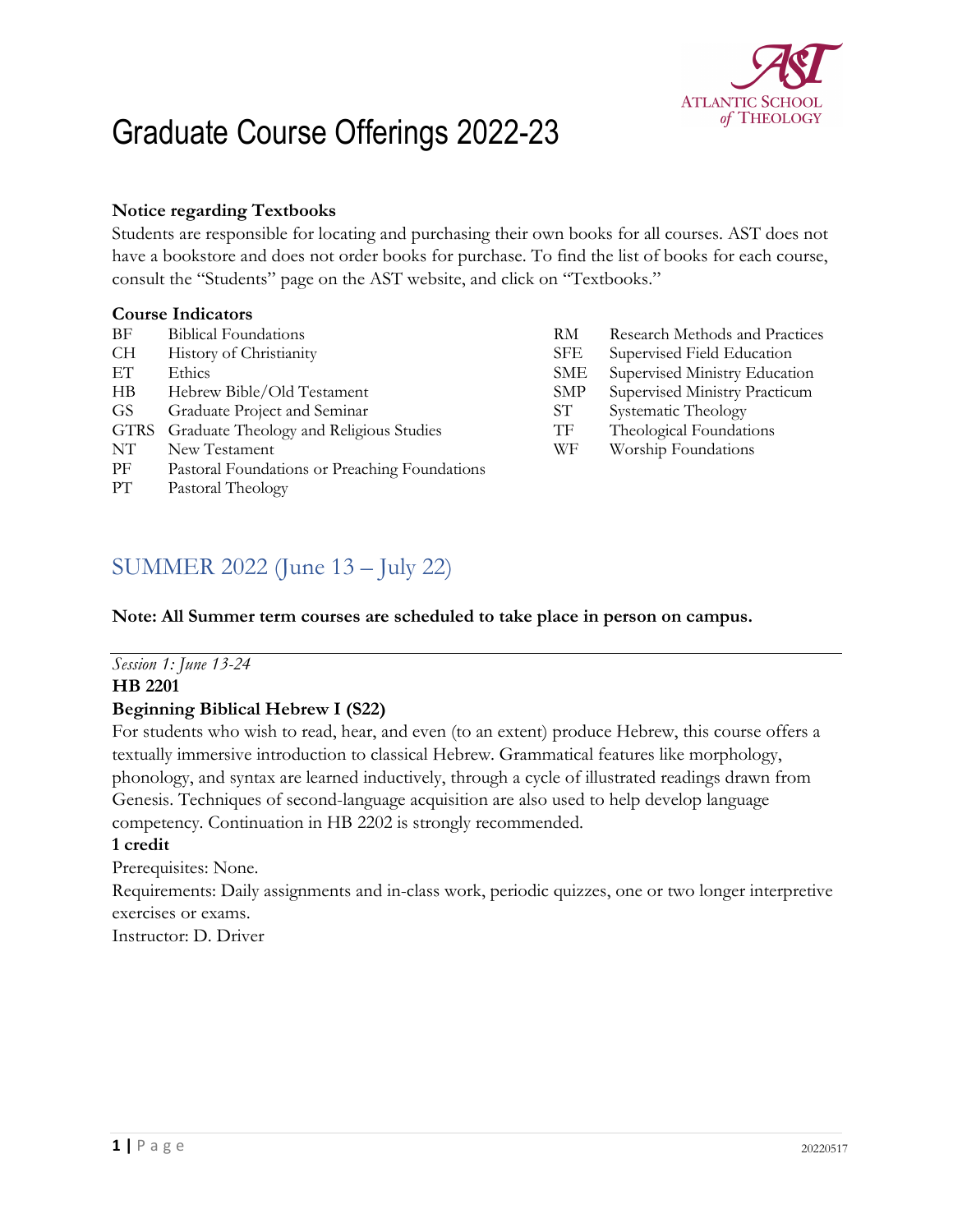# *Session 1: June 13-24*

# **NT 3112**

# **The Corinthian Correspondence (S22)**

This course will study the major literary, theological and exegetical issues in the epistles of Paul to the Corinthians. This work will be supplemented by bringing the pastoral concerns of today's churches and society to bear on his writings to the Christians in Corinth. The interaction of these two horizons will help us hear both settings better and gain new insights into the preaching and living the Gospel today. Familiarity with Greek is helpful but not required.

# **1 credit**

Prerequisites: BF 1002, RM 1000 or GTRS 6000. Requirements: Informed participation, short assignments, major paper Instructor: D. MacLachlan

# *Session 1: June 13-24*

# **PT/CH 2111**

# **Indigenous Culture, History and Contemporary Issues (S22)**

This course is an introduction to Indigenous culture in Turtle Island (North America) from the perspectives of Indigenous peoples of eastern Canada, particularly the Mi'kmaq, Maliseet, Passamaquoddy, and Abenaki peoples of the Algonkin language family. Further sources of learning will include engagement with the Bible, Indigenous history, the Royal Commission on Aboriginal People, the Truth and Reconciliation Commission, and the United Nations Declaration on the Rights of Indigenous Peoples. We will conduct a survey of Indigenous people across the country in light of land, languages, and cultures that will set the stage for discussion of colonization and its impact on Indigenous people. The dynamics of Indigenous cultural development, change, adaptation, resistance, destruction, and recovery will be discussed. Honoring the traditional lands of Mi'kmaq will feature a Mi'kmaq knowledge keeper and ceremony of welcome. Each day will begin with Indigenous ceremony to set the tone for daily discussions from readings, presentations, and student research. Participation in Indigenous ceremony is entirely voluntary will not affect anyone's grade.

# **1 credit**

Prerequisites: None Requirements: Daily journal; research project Instructor: A. Jacobs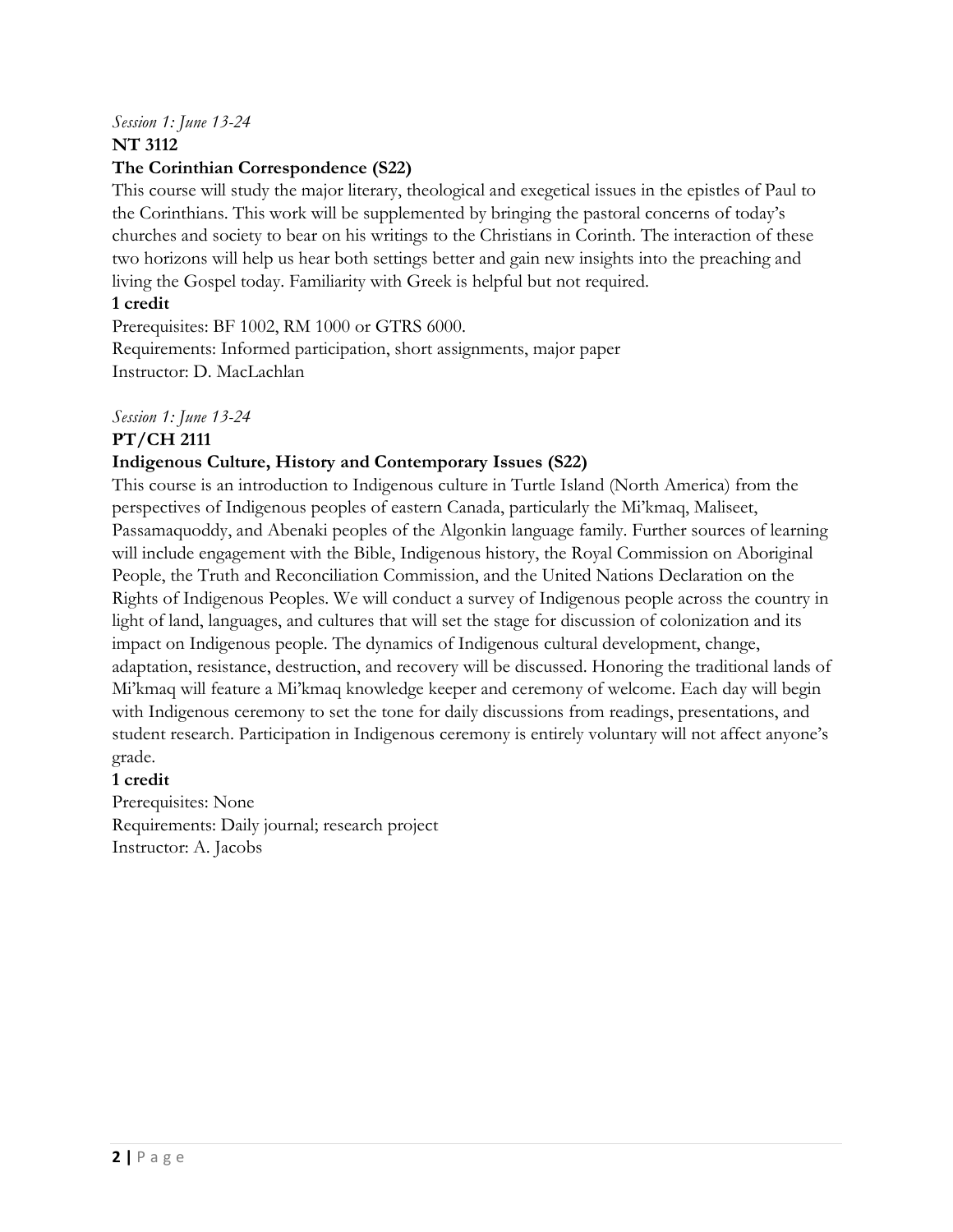### *Session 1: June 13-24*

**Directed Study PT 2182** 

#### **Rural Context and Culture for Ministry (S22)**

This Directed Study will provide students with an opportunity to reflect critically and creatively on rural context and culture for ministry. Students will register separately for and must attend the "Rural Routes Through the Holy: Thrive Where We Are" program at Camp Ta-Wa-Si, near Johnston Point, New Brunswick, June 16-18, 2022. The costs of the conference are separate from the cost of course tuition. In addition, students will meet with the instructor twice online prior to the event, and once afterward. Students will synthesize their on-site learning and assigned reading in order to re-evaluate how the narrative 'sense of place' vis-à-vis their geography informs and sustains the cultural identity and spirituality of rural communities and congregations. Conference registration and information website:<https://hemofthelight.com/>

#### **1 credit**

Prerequisites: None.

Requirements: Informed participation in three online meetings; full in person participation in "Rural Routes" conference (June 16-18); one written essay.

Instructor: M. Anderson

*Session 2: June 27 – July 8*

#### **TF 1000**

#### **Theological Foundations (S22)**

An exploration of the questions, tasks, methods and habits of Christian theology. Through a combination of lectures and seminar discussions, the course will investigate the substance and architecture of the ecumenical core of Christian doctrine in running conversation with a wide-range of contemporary theological perspectives.

#### **1 credit**

Prerequisites: None Requirements: Informed participation, short daily writings, final essay Instructor: D. Deane

#### *Session 2: June 27 – July 8* **HB 3106**

# **The Book of Jeremiah (S22)**

The book of Jeremiah offers the portrait of a prophet compelled to witness to the end of the kingdom of Judah. This course considers the multi-voiced witness of the Jeremiah-tradition as instanced in the book, as well as attending to our own multi-voiced responses. Our reflections on Jeremiah and 'his' book will turn towards what it might mean to practice hope in turbulent inbetween times.

#### **1 credit**

Prerequisites: BF 1001, RM 1000 or GTRS 6000 Requirements: Informed participation; daily preparation via study guides; short paper Instructor: S. Slater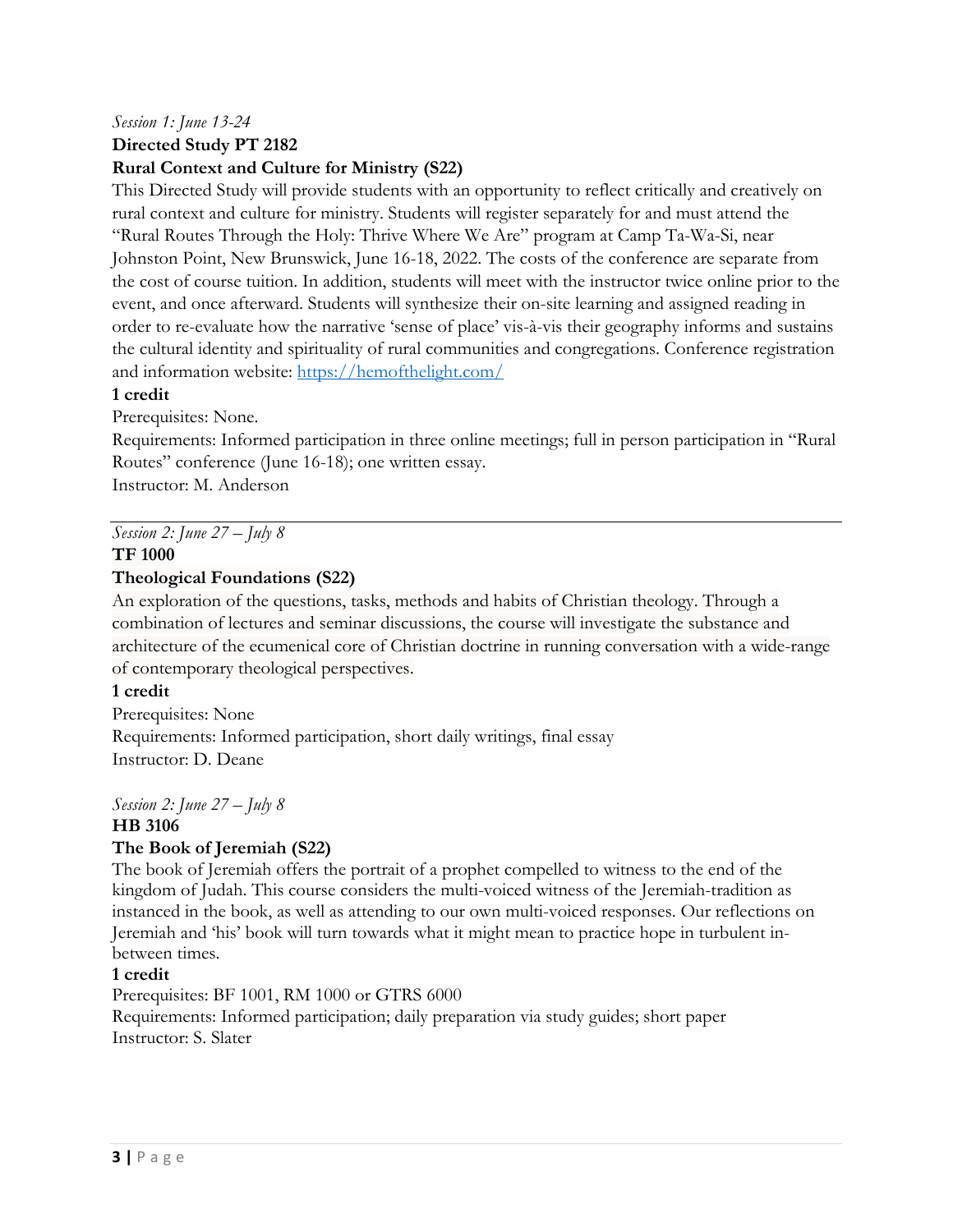# *Session 2: June 27 – July 8*

**PT 2501** 

# **United Church Polity and Ethics (S22)**

This course focuses on the professional behavior of the minister in leadership of a United Church of Canada pastoral charge with concentration on (1) ethical behavior; (2) church polity and practice; and (3) leadership in changing times. Special attention will be directed to the changed organizational norms and structures of The United Church of Canada. *This course is a requirement for United Church of Canada students seeking ordination.* 

# **1 credit**

Prerequisites: None Requirements: Informed participation; discussion leadership; book review; case studies. Instructor: R. Bartlett

# *Session 2: June 27 – July 8*

# **PT 2134**

# **Introduction to Dynamic Pastoral Psychotherapy (S22)**

Those in ministry do a great deal of frontline, acute therapeutic work. This course will look at many of the emotional issues that pastors regularly encounter in the lives of those with whom they minister. It is designed to examine the scope of therapeutic practice that naturally falls to pastors. It will look realistically at what spiritual care practitioners can competently offer in the way of appropriate short-term interventions. Participants will be invited to combine the central elements of the psychotherapeutic process such as the establishment of a therapeutic covenant, transference implications, pastoral diagnosis, along with basic counselling theory. The course will function much like an intense workshop. Pastoral sessions will be videorecorded and then reviewed by the class.

Students will be introduced to many of the primary tenets of Intensive Short-Term Dynamic Psychotherapy. These principles, which have their foundation a classical understanding of the nature of suffering, will be amalgamated with an exploration of resilience, forgiveness, empathy, and character change. It is a course predicated on a deep appreciation of the human spirit's capacity for buoyancy.

# **1 credit**

Prerequisites: A conversation with the course instructor.

Requirements: Two daily experiential blocks: one 3-hour session in the morning and one 2-hour session in the afternoon. Two focused writing assignments. Instructor: J. Clarke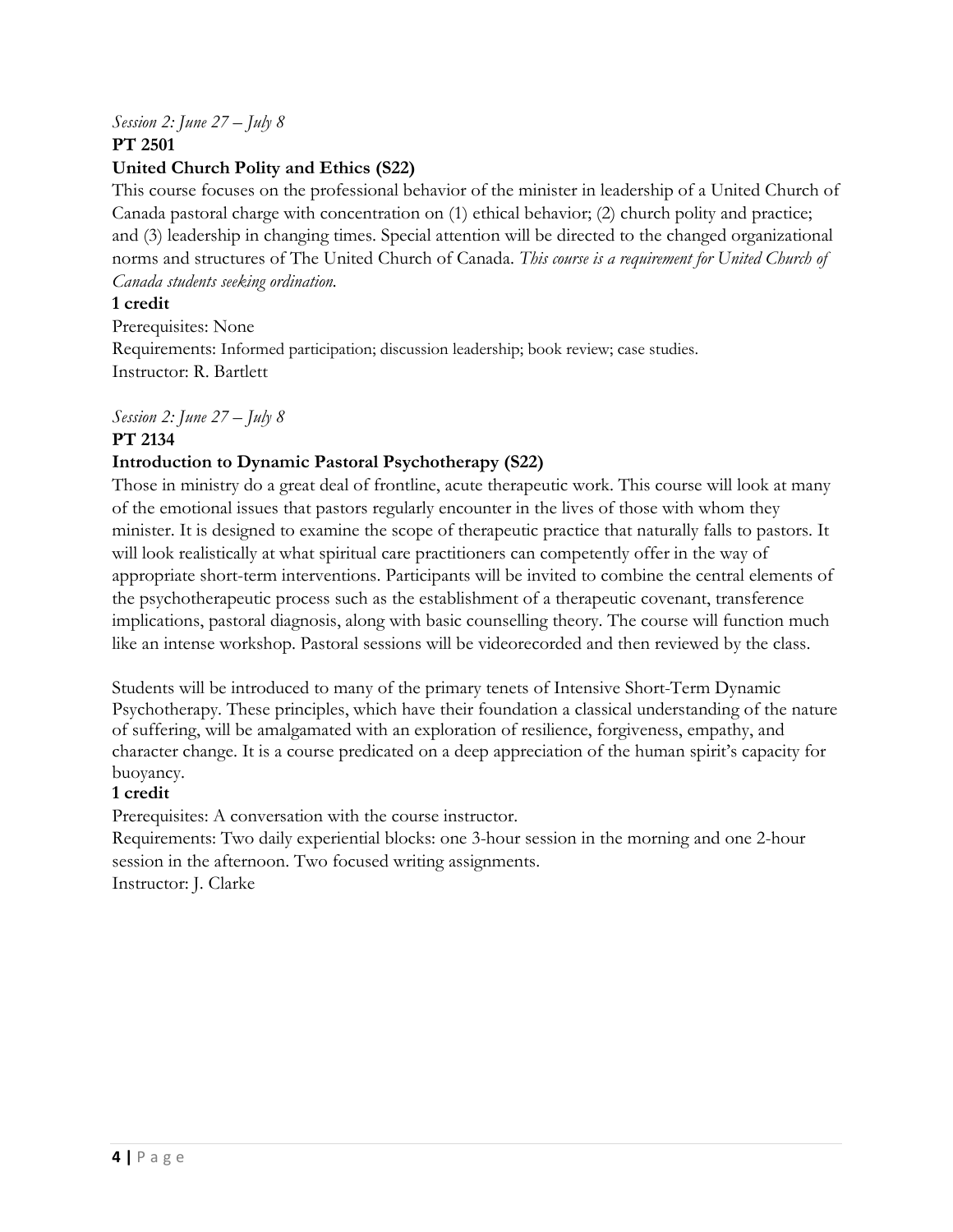#### *Session 3: July 11-22* **BF 1002**

### **Biblical Foundations: New Testament (S22)**

The writings of the New Testament are foundational for Christian faith and practice. In this course, students will closely read selections from across the NT canon – from the Pauline corpus; Synoptic gospels and Acts; Johannine literature; and Catholic epistles. To aid their reading of these texts, students will learn to engage questions of historical origins, exegesis, theology, and the New Testament's imprint in the life of the Church.

#### **1 credit**

Prerequisites: None. Requirements: TBA Instructor: E. Kozitza Dean

*Session 3: July 11-22*

#### **PT 2184**

# **Spirituality, Music, and Worship in the Celtic Tradition (S22)**

This course will enable an understanding of a distinct strain of Christian witness which is rooted in both the Celtic past and present. It will cover a little history, but much more liturgy, music, poetry, and reflections which offer fresh insights into everything from the Incarnation to the central significance of the environment to God and God's people, and draw on the experience and resources of The Iona Community.

#### **1 credit**

Prerequisites: None Requirements: Informed participation; short project; final essay Instructor: J. Bell

# *Session 3: July 11-22*

# **PT/ET 3139**

# **Upsetting the Pulpit: Preaching from the Margins of a Diverse World (S22)**

This advanced course in preaching pushes the boundaries of homiletical imagination by moving beyond common assumptions about and persistent norms for sharing the gospel in Christian communities of faith. Students will critically engage with voices from marginalized communities and issues related to diversity—especially postcolonialism, intergenerationality, and gender and sexual diversity—and consider how they dare pastoral leaders to rethink the task of preaching. More than simply new ways to deliver sermons, these are ethical challenges that transform the pulpit into a locus of justice by prioritizing marginalized persons and neglected contexts. Students will experiment with anti-discriminatory preaching in light of their own congregations and parishes. *A second course in preaching, such as this course, is required for United Church of Canada students seeking ordination.*

#### **1 credit**

Prerequisites: PF 1001, PF 1002, RM 1000 or GTRS 6000

Requirements: Informed participation, sermons/homilies, choice of creative presentation or annotated bibliography

Instructor: D. Csinos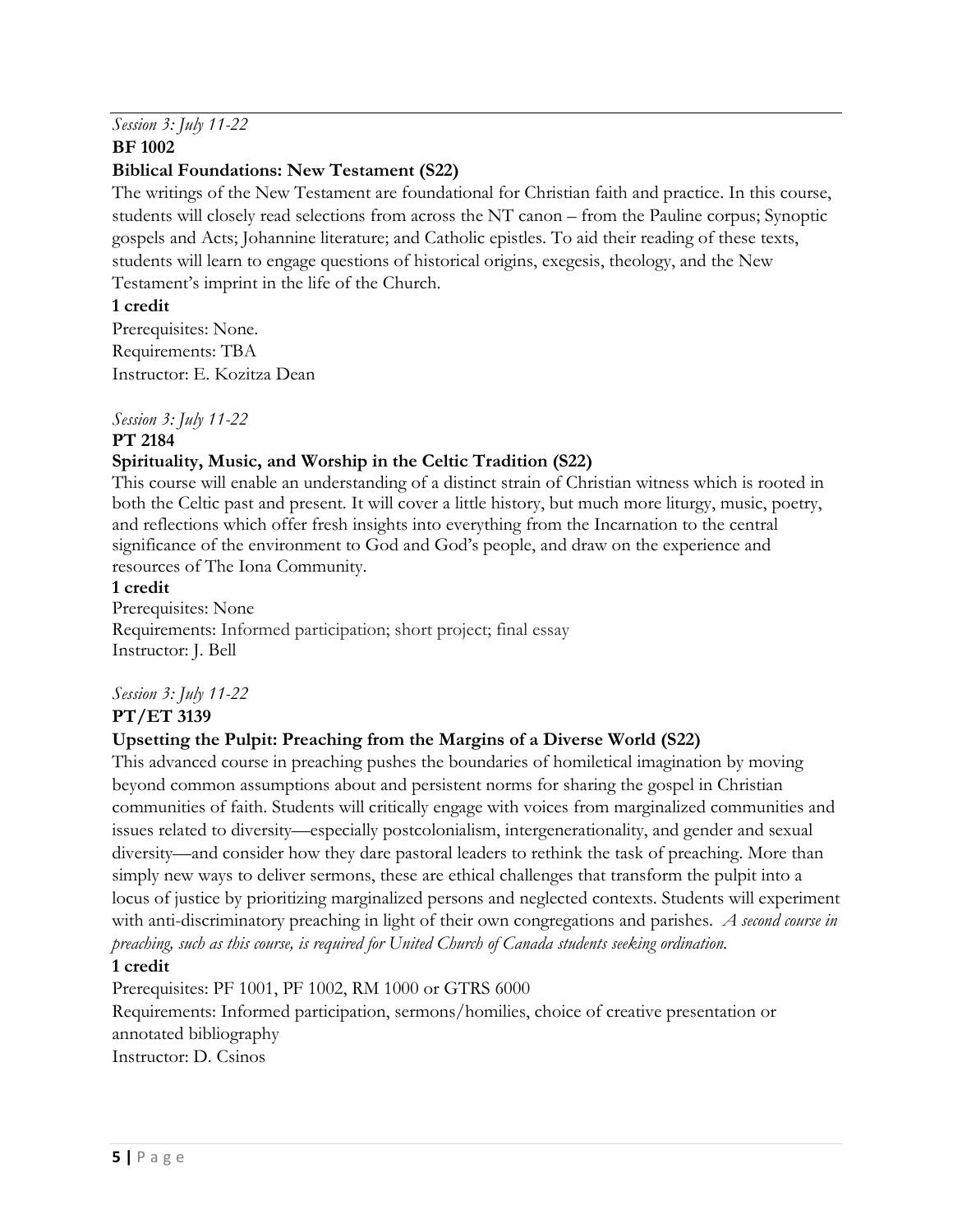# FALL 2022 (September 12, 2022 – December 12, 2022)

# **BF 1001 (INT)**

# **Biblical Foundations: Hebrew Bible (F22)**

The First Testament of Christian Scripture is a fundamental part of Christian tradition and durable rule of faith and practice. Students in this course will be introduced to historical and literary data important for understanding the origins of the Hebrew Bible/Old Testament and its subsequent function as scripture in a variety of contexts. The outlook will be broadly ecumenical, with case studies that exemplify Jewish and Christian interpretation. This course will be offered online (asynchronous format).

#### **1 credit**

Prerequisites: None

Requirements: Weekly readings, weekly discussions, a presentation, two short papers. Instructor: D. Driver

#### **GTRS 6000 (HYB)**

#### **Theory and Methods in Theology and Religious Studies (F22)**

Theology and Religious Studies are multidisciplinary fields of inquiry. Theology is the scholarly exposition of the practices and thought of religious practitioners. It includes the disciplines of Biblical Studies, Systematic Theology, ethical theory and practice, and pastoral training. Religious Studies considers religions in their diverse cultural and social settings. It encompasses the theories of religion, the social scientific study of religious experience, comparative study of religions and cultures, and comparative ethics. The course will require students to study and compare the theories and methods of Theology and Religious Studies. *This course is required for all MA students and should be taken in the first year of the MA program.* 

#### **1 credit**

Prerequisites: None Requirements: Chapter summaries, short essays, book review Instructor: A. Faber & S.A. Hussain

#### **HB 2202 (HYB)**

#### **Beginning Biblical Hebrew II (F22)**

The natural continuation of HB 2201, this course is for those who wish to have a complete introduction to the basics of biblical Hebrew. Students will progress through encounters with less regular paradigms and more complicated syntax, building confidence as they master select readings from Genesis. The goal of the full course series, in two parts, is a proficiency in the rudiments of Hebrew that is sufficient for the independent reading of biblical books.

#### **1 credit**

Prerequisites: None Requirements: Daily assignments and in-class work, periodic quizzes, one or two longer interpretive exercises or exams. Instructor: D. Driver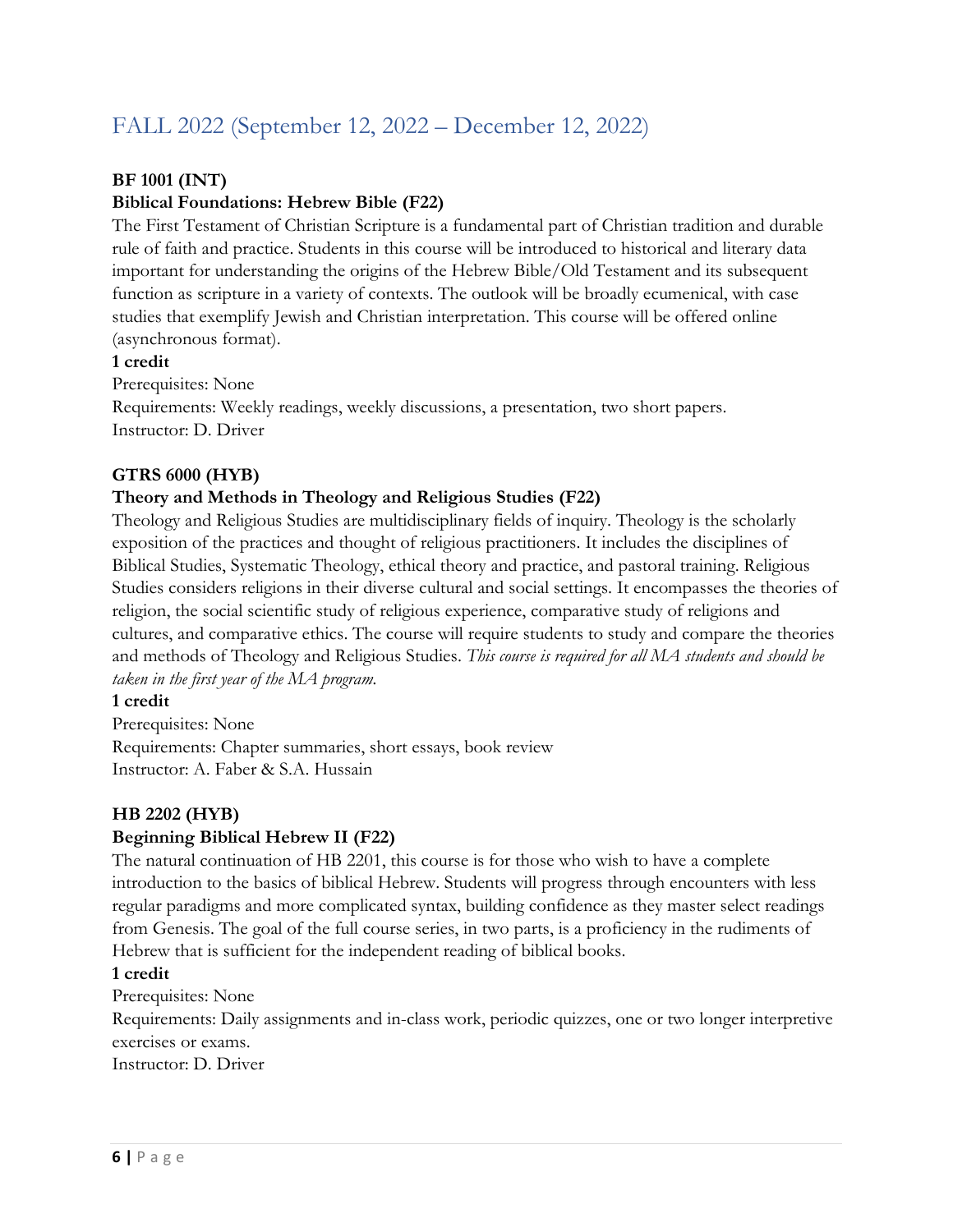# **NT/CH 2105 (HYB)**

# **Traditions of Jesus' Birth and Infancy in Early Christianity (F22)**

This course investigates multiple traditions of Jesus' birth and infancy in the 1st -6th centuries CE. Students learn to trace the contours of these traditions as they developed in New Testament and apocryphal narratives, theology, apologetics, liturgy, and artistic expressions.

#### **1 credit**

Prerequisites: None Requirements: TBA Instructor: E. Kozitza Dean

#### **NT 3133 (HYB)**

#### **Hebrews: Theology and Liturgy (F22)**

The epistle to the Hebrews is one of the most theologically rich writings of the New Testament. In recent decades, scholars have sought to contextualize the theological drama of Hebrews with various proposals about how it relates to ancient Jewish and early Christian liturgy. This course will conduct a close reading of the epistle, with a special focus on this interrelation between theology and liturgy.

#### **1 credit**

Prerequisites: BF 1001, BF1002 , RM 1000 or GTRS 6000 Requirements: TBA Instructor: E. Kozitza Dean

#### **PF 1001 (HYB)**

#### **Pastoral Foundations (F22)**

The purpose of this course is to explore the very substance of ministry. With equal vigor we will explore how we are shaped and formed as pastoral professionals. Pastoral Foundations is a venture in learning how to live our spirituality in a way that connects theory with practice, action with reflection and service with mission. This course places a priority on the human search for meaning, connection, and relationship as well as dimensions of life that we have not yet discovered. We will explore contemporary methods and themes that enhance our appreciation of practical theology, with a focus on assessing, interpreting, and contributing to the current state of the church and the world. **1 credit**

Prerequisites: None

Requirements: Readings and short responses, presentations, brief essay, final project. This course includes an arts component.

Instructor: J. Clarke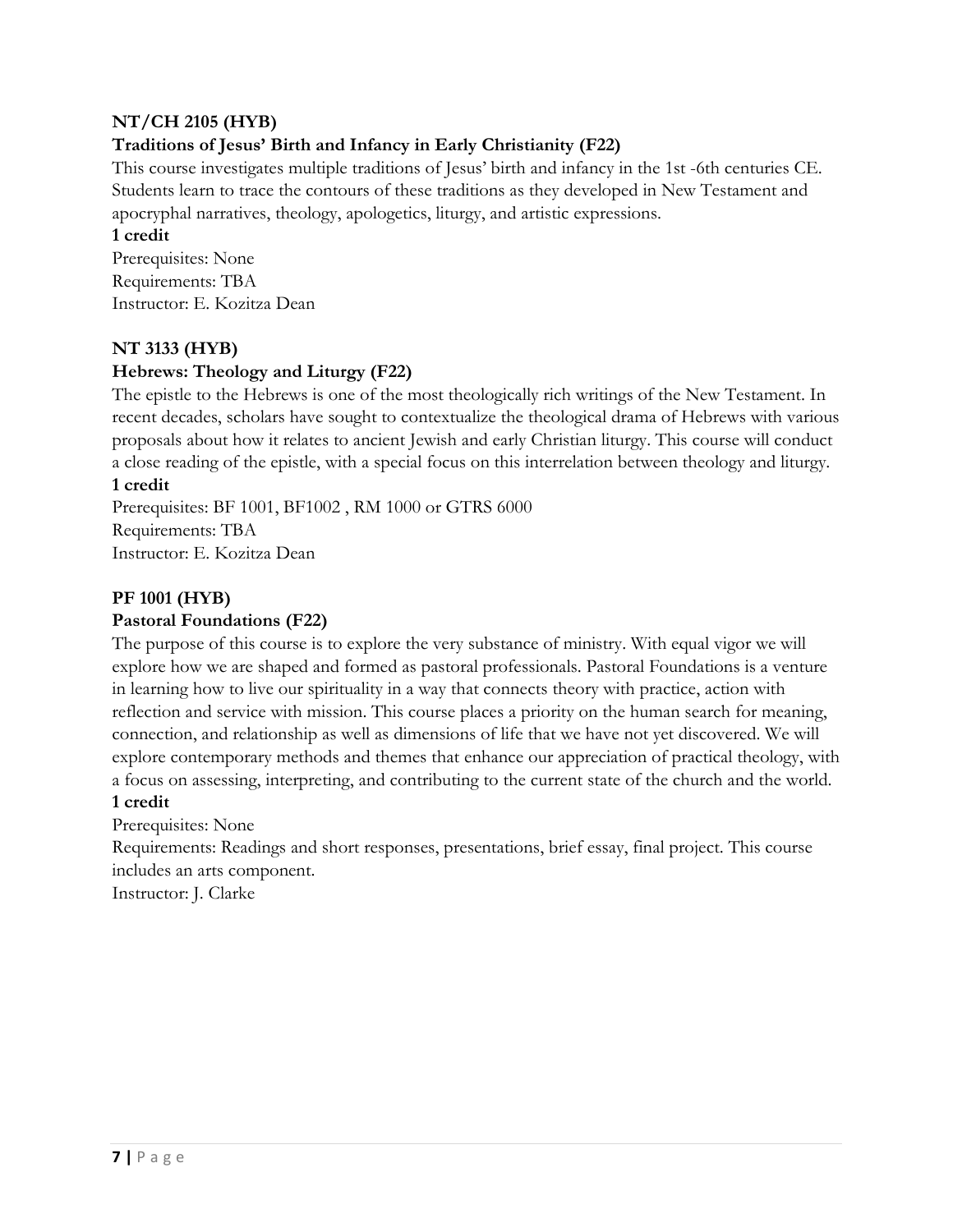# **PT/CH 3000 (INT)**

# **Pastoral Leadership in a Secular Age (F22)**

"What does it mean to say that we live in a secular age?" This question that Charles Taylor asks to open his 2007 opus *A Secular Age.* This course will dive off the deep end into Taylor's theories surrounding how we have moved "from a society in which it was virtually impossible not to believe in God, to one in which faith, even for the staunchest believer, is one human possibility among others" (Taylor, p. 3). Along the way, we will be accompanied by theologians who consider how Taylor's understanding of this massive change in Western society invites ministers to rethink and adapt the practice of pastoral leadership for the sake of God's mission. What does it mean to say that we minister in a secular age? While pastors might answer this question differently, one thing that's clear is that it's a question to which we must respond.

**IMPORTANT NOTE:** Participation includes larger than normal amounts of reading, asynchronous online activities, and attendance at synchronous online classes on three full Fridays (9:30-4:30 Atlantic Time on September 23, October 21, November 18).

#### **1 credit**

Prerequisites: PF 1001, RM 1000 or GTRS 6000

Requirements: Participation, presentations, research essay, pastoral practice Instructor: D. Csinos

# **PT/ET 2135 (INT)**

#### **Economic Justice and the Missional Church (F22)**

From climate change to fair trade, congregations seeking to live out their mission by thinking globally and acting locally often have to wrestle with large and complicated issues of economics and politics. Using historical and theological perspectives on economic justice, this course will engage with current critiques of globalization and the market society. Students will also learn to shape congregational approaches to mission-focused strategic planning, community partnerships and social enterprise. This course will be offered online, combining asynchronous and synchronous elements. **1 credit**

Prerequisites: None

Requirements: Readings; informed participation; recorded presentation; research essay Instructor: A. O'Neill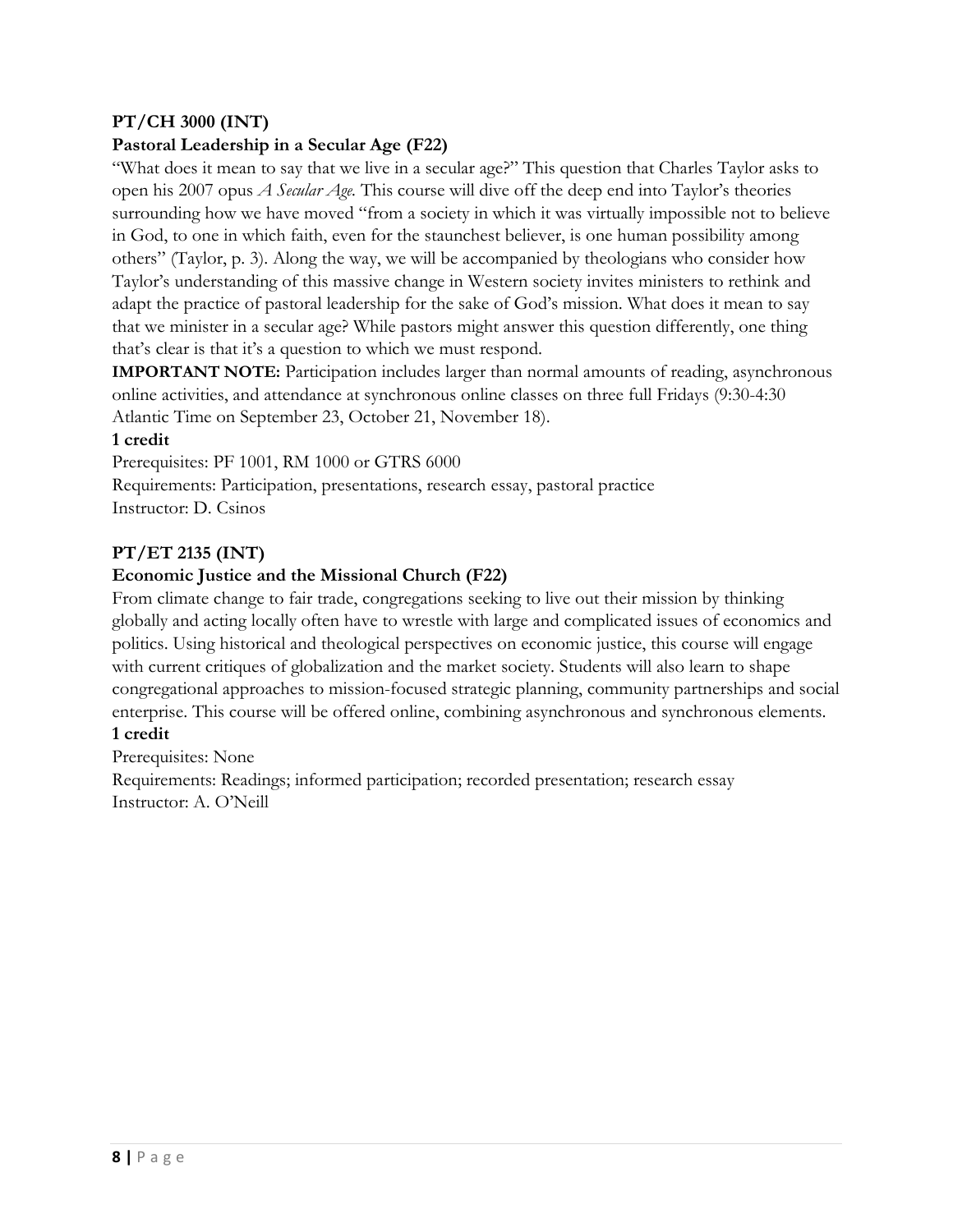# **RM 1000 (INT)**

# **Research Methods and Practice (F22)**

In this course, students will learn foundational methods and practices for graduate level research such as information literacy awareness; citation style and standards; plagiarism and academic integrity; and the writing style required for annotated bibliographies and literature reviews. Students will also receive an introduction to qualitative research methodologies such as basic Qualitative Research, Phenomenology, Ethnography, and Narrative Analysis. This course will be offered online (asynchronous format). *This course is required for all MDiv students and should be taken in the first year of the MDiv program.*

#### **1 credit**

Prerequisites: None

Requirements: Assessment includes Brightspace discussion board posts, a quiz, short and mid-length written projects

Instructor: R. Martel

# **ST/ET 2102 (HYB)**

#### **Body Sculpting: Virtue Ethics for the 21st Century (F22)**

This is a course on virtue ethics and explores the cardinal and theological virtues. It engages classical models in dialogue with 21st century moral questions (particularly concerning sexuality and economics).

#### **1 credit**

Prerequisites: None Requirements: Short writing assignments and readings Instructor: D. Deane

# **ST/CH 2104 (HYB)**

# **Roman Catholic Apologetics: The Difficult Questions (F22)**

Apologetics is an intellectual defense of what you believe. This course offers apologetic resources for Roman Catholics seeking to defend their faith in the 21st century. It focusses on the most challenging and difficult questions they face.

#### **1 credit**

Prerequisites: None

Requirements: Short weekly writings and readings for DNE and EQUIP students. Readings, class preparation, short weekly writing, and two larger essays for graduate students. Instructor: D. Deane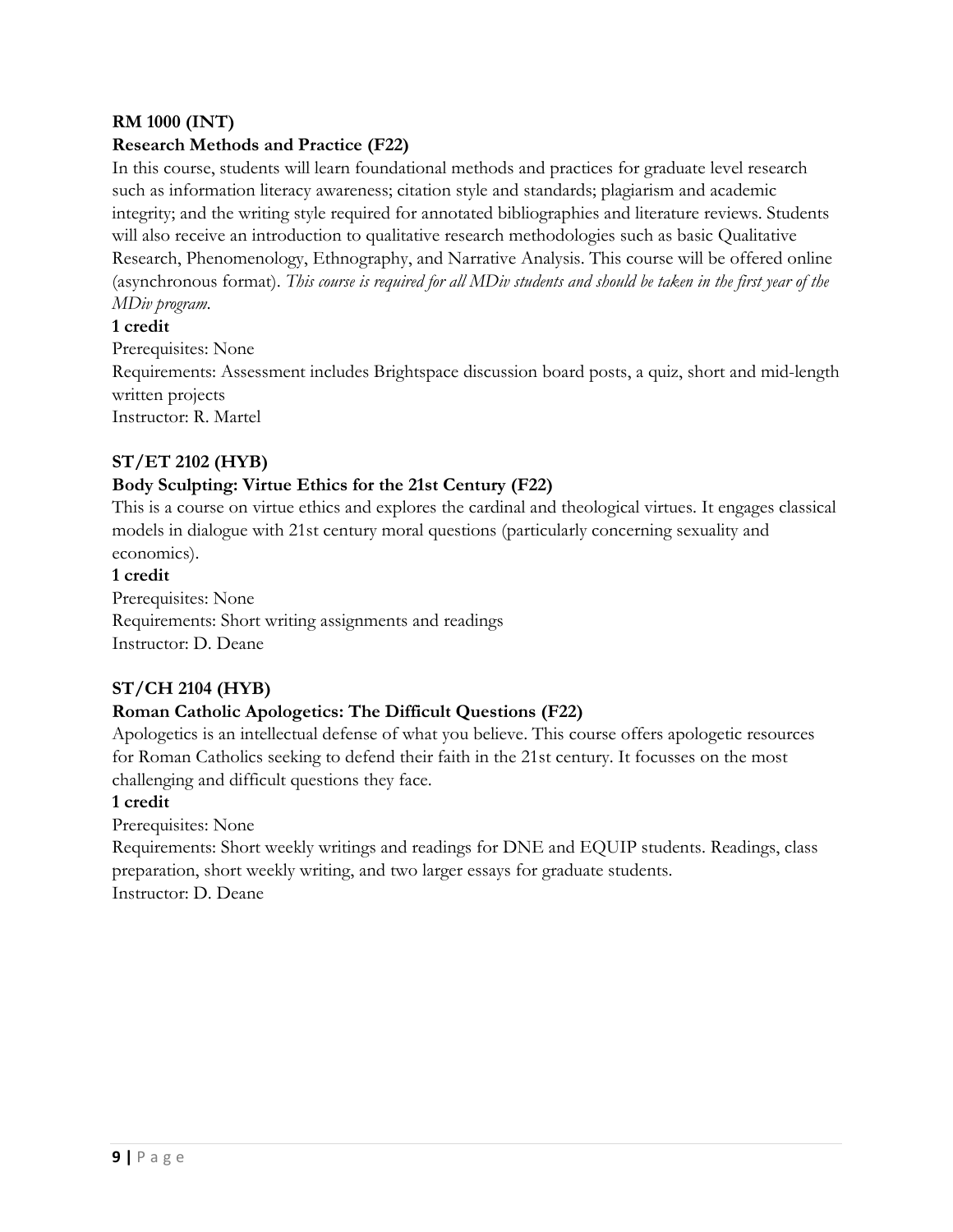### **ST/CH 2107 (HYB)**

#### **Anglican Theology: Roots and Branches (F22)**

This is an introductory course whose key objective is to acquaint participants with the overall shape of Anglican theology and key issues within Anglican theology in the ecumenical context of the other great Christian traditions. *This is a required course for Anglican MDiv students.*

#### **1 credit**

Prerequisites: None.

Requirements: Weekly reading and analysis of documents and commentary; ten 500-word response essays; informed participation in weekly seminars.

Instructor: P. Friesen

#### **ST 3120 (INT)**

#### **Jesus in Text and Image (F22)**

What do imaginative visual images of Jesus offer for theological understandings of Jesus the Christ? This course brings into conversation key works in Christology by contemporary theologians and visual representations, including selections from Jesus films, controversial works in art history, and images in popular art. This course will be offered synchronously ("live") online.

#### **1 credit**

Prerequisites: TF 1000, RM 1000 or GTRS 6000 Requirements: Critical questions, short essay, creative project. Instructor: A. Faber

# WINTER 2023 (January 5, 2023 – April 5, 2023)

#### **CH 2126 (HYB)**

#### **Music and Hymnody in Early Christianity (W23)**

This course surveys the extant evidence for the musical practices of Christians in antiquity, and studies representative hymn texts from this period. Several interrelated questions help to define the course's main avenues of inquiry: What was the place of music in early Christian piety? How are we to engage various types of evidence – literary, papyrological, and material – in our construction of ancient Christian musical practices? In what contexts do we find early hymns, and what themes emerge from reading them? This course will be offered on campus only.

#### **1 credit**

Prerequisites: None Requirements: TBA Instructor: E. Kozitza-Dean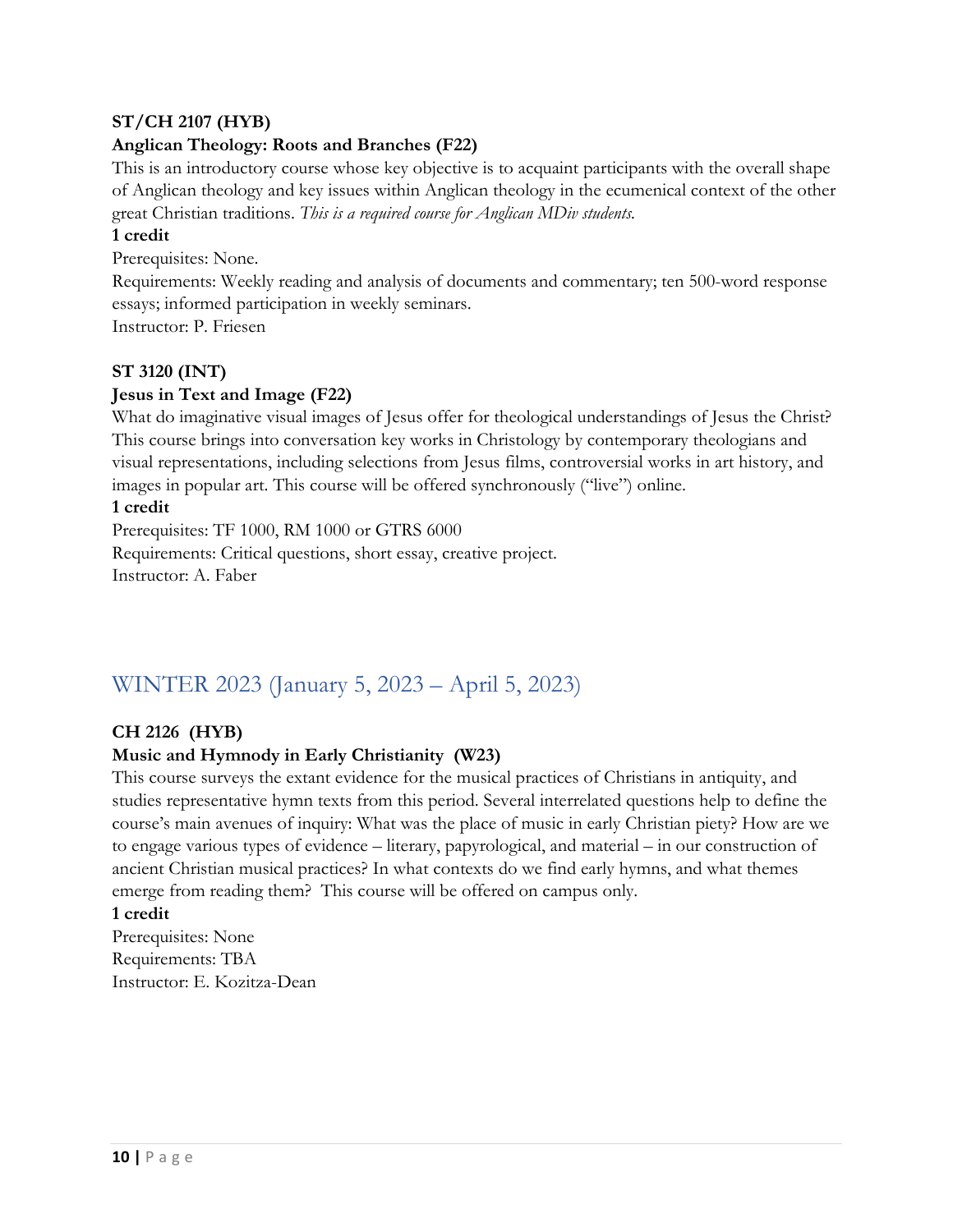# **DF 3000 (ACC)**

# **Formation Program (Anglican Church of Canada) (W23)**

The course aims to guide students in the formation of their own identity as an ordained minister, as they integrate their own gifts, passions, and challenges with the church's expectations of the role. We will explore the theological foundation and practical responsibilities of ministry, but also the student's own spiritual growth into this new role.

#### **1 credit**

Prerequisites: RM 1000; permission of sponsoring bishop.

Requirements: Attendance; participation in weekly classes and AST Anglican eucharist and community events; self-reflective essay.

Instructor: TBA

*Note: Students register for DF 3000 (ACC) credit in final term of the MDiv program.*

# **DF 3000 (RCC)**

#### **Formation Program (Roman Catholic Church) (W23)**

This course will help students to bring together their theoretical learnings with their pastoral practice to better equip and engage them in the life of ministry as an individual and as part of a parish community in the Roman Catholic context. Students will discern and develop their gifts thorough prayer, reflection, and small group discussion to explore how they live and share the mission of Christ.

#### **1 credit**

Prerequisites: RM 1000 Requirements: Weekly reflection assignments. Instructor: A. Sadi *Note: Students register for DF 3000 (RCC) credit in final term of the MDiv program.*

# **DF 3000 (UCC)**

# **Formation Program (United Church of Canada) (W23)**

Through engagement with guest speakers, visits to local sites of interest, discussions, small groups, readings, and worship, students explore the deepening of their call to ordered ministry within The United Church of Canada and the impact of faith on life and leadership. This course must be taken on campus for residential students and online for summer distance students.

#### **1 credit**

Prerequisites: RM 1000 Requirements: Attendance and participation; shared worship leadership; integrative essay. Instructor: R. Bartlett *Note: Students register for DF 3000 (UCC) credit in final term of the MDiv program.*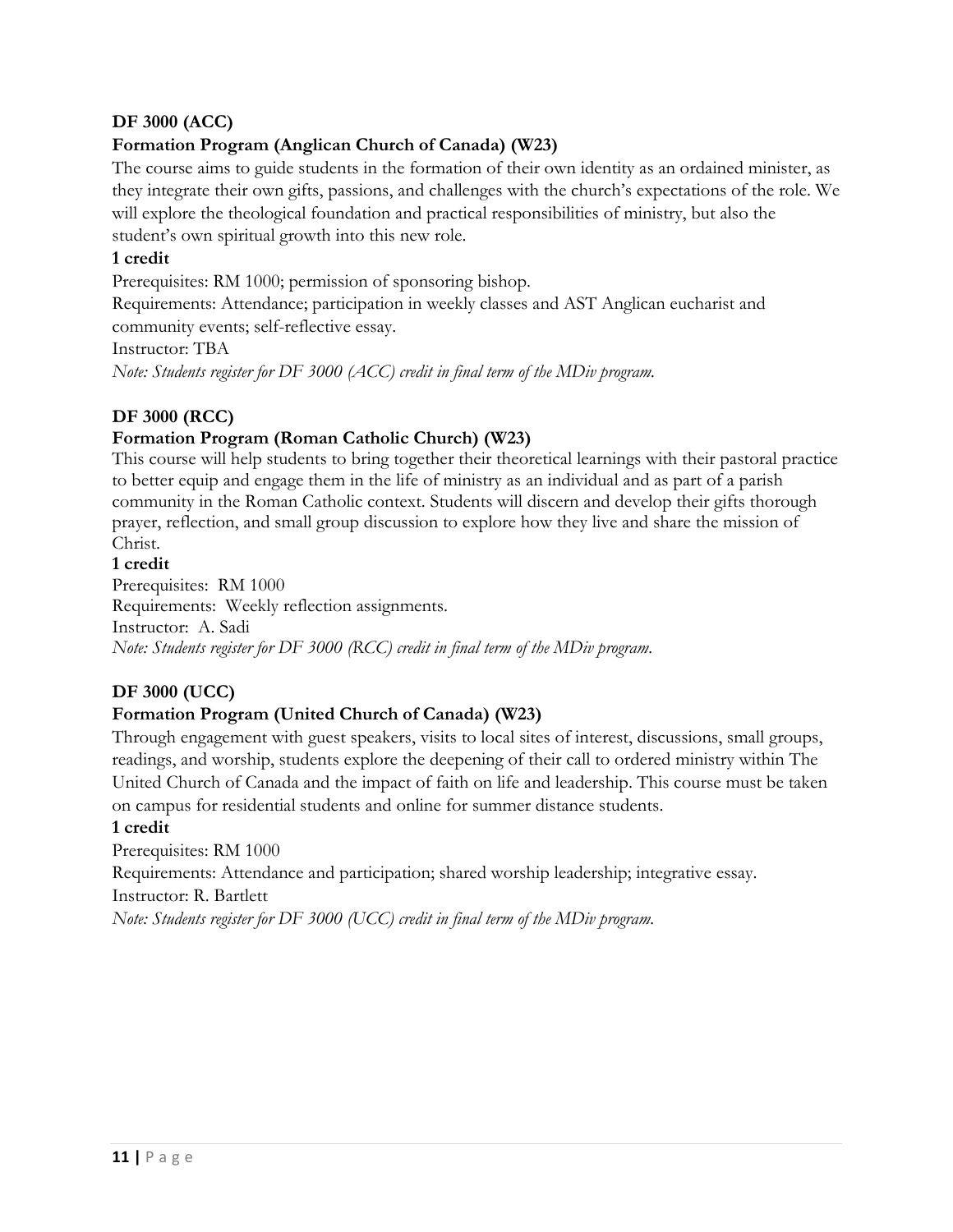### **ET 2102 (HYB) Sexual Ethics (W23)**

Christians confess that God comes to us *in the flesh,* incarnate in Jesus Christ*.* How is our sexuality implicated in our love for God? What sources and norms do Christians appeal to for their understanding of "just love"? How might diverse sexual practices express "the body's grace"? How do contemporary conversations about gender, gender queering, consent, etc. impact Christian talk about sex?

# **1 credit**

Prerequisites: None Requirements: Critical questions, short essay, creative project Instructor: A. Faber

# **HB 3999 (INT)**

#### **Topic: TBA (W23)**

A First Testament elective course will be offered online in Winter 2023 if there is sufficient demand. Please include HB 3999 on your registration if you would like to express interest in taking this elective.

# **1 credit**

Prerequisites: BF 1002, RM 1000 Requirements: TBA Instructor: TBA

# **NT 3126 (HYB)**

# **Acts of the Apostles (W23)**

The Acts of the Apostles is a vivid historiographical narrative of the infancy of the Church. This course will engage in a close reading of Acts and investigate its multi-faceted cultural setting, its emerging ecclesiology, and its portrayal of foundational Christian figures including the apostles Peter and Paul.

# **1 credit**

Prerequisites: BF 1002; RM 1000 or GTRS 6000 Requirements: TBA Instructor: E. Kozitza Dean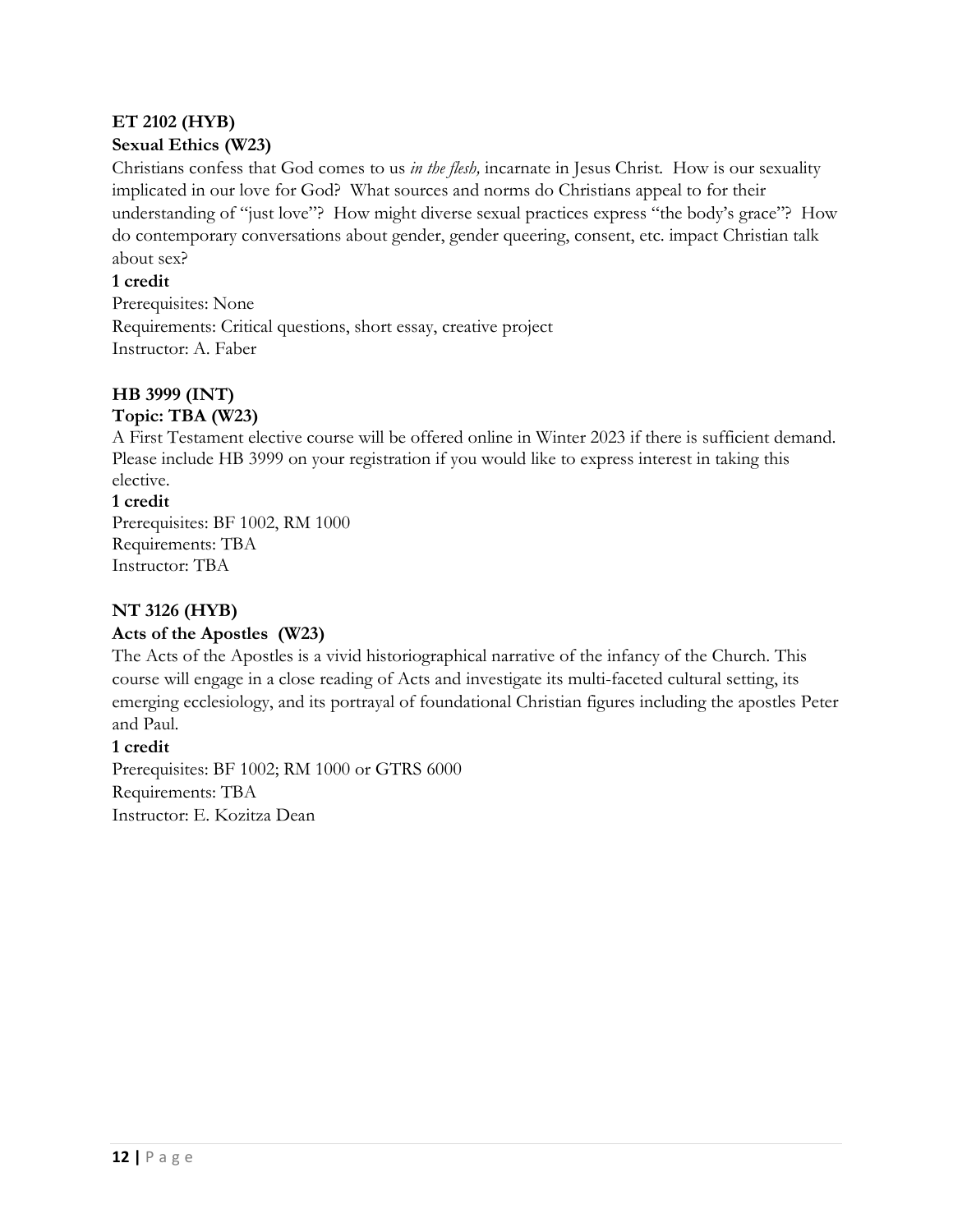#### **NT 3101**

#### **The Revelation to John (W23)**

This course will examine the Book of Revelation as a piece of Christian imagination for its time and ours. It will help participants to understand better the symbolism and realism contained in its visions and to locate the Revelation within the Biblical and the Jewish/Christian apocalyptic literature. The course will concentrate on what John's purposes were in writing this book as these are revealed in the organization, structure, original context, and theology of the book itself. The course will encourage participants to relate the book to contemporary events and conditions in ways that are both responsible to the original purpose of the book and to the proclamation of the gospel in our time. This course will be offered on campus only, but distance students may request a hybrid option. Contact the instructor for details.

#### **1 credit**

Prerequisites: BF 1001, BF 1002 , RM 1000 or GTRS 6000 Requirements: Weekly preparation of readings and Revelation passages; peer discussion; major

exegetical paper.

Instructor: D. MacLachlan

#### **PT 2183 (INT)**

#### **Part-time & Bi-vocational Ministry (W23)**

Part-time employment in ministry is becoming common across mainline denominations. This course introduces students to concepts and practical tools to thrive in this new context. This course will be offered online, combining asynchronous and synchronous elements.

#### **1 credit**

Prerequisites: None Requirements: Readings, class participation, short written assignments Instructor: R. Bartlett

#### **PT 2502 (INT)**

#### **United Church of Canada Worship (W23)**

The purpose of this course is to explore the liturgy and sacraments of The United Church of Canada, with special attention to their historical development, how our worship today reflects the varied richness of voices within our congregations and communities, and the critical challenges and opportunities facing worshipping communities as they respond to continuous change. This course will equip candidates for ministry with the tools and approaches necessary to help them in preparing and leading worship, especially the best practices for preparation, collaboration with volunteers and staff, and the use of technology within various church contexts. Students will reflect critically on the role of worship in the life of the congregation and wider community, and the minister's role in worship as servant leader. This course will be offered synchronously ("live") online. *This course is a requirement for United Church of Canada students seeking ordination.*

#### **1 credit**

Prerequisites: None Requirements: Informed discussion; reflection paper; video presentation; final essay. Instructor: A. O'Neill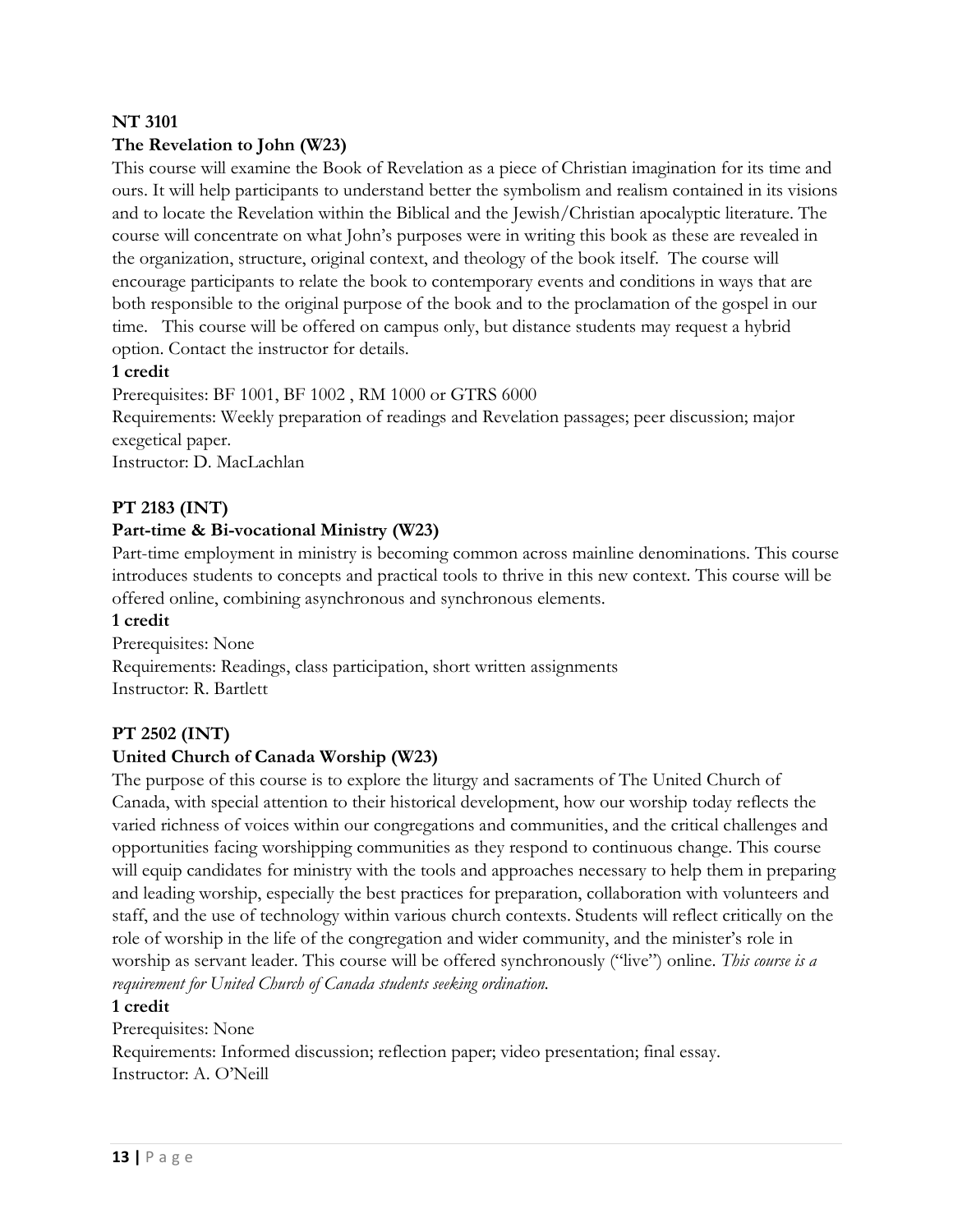#### **PT/ET 3139**

#### **Upsetting the Pulpit: Preaching from the Margins of a Diverse World (W23)**

This advanced course in preaching pushes the boundaries of homiletical imagination by moving beyond common assumptions about and persistent norms for sharing the gospel in Christian communities of faith. Students will critically engage with voices from marginalized communities and issues related to diversity—especially postcolonialism, intergenerationality, and gender and sexual diversity—and consider how they dare pastoral leaders to rethink the task of Christian preaching. More than simply new ways to deliver sermons, these are ethical challenges that transform the pulpit into a locus of justice by prioritizing marginalized persons and neglected contexts. Students will experiment with anti-discriminatory preaching in light of their own congregations and parishes. This course will be offered on campus only. *A second course in preaching, such as this course, is required for United Church of Canada students seeking ordination.*

#### **1 credit**

Prerequisites: PF 1001, PF 1002, RM 1000 or GTRS 6000 Requirements: Readings, participation, sermons/homilies, choice of creative presentation or annotated bibliography Instructor: D. Csinos

#### **ST 3170 (HYB)**

#### **Trinity (W23)**

This course explores the doctrine of the Trinity. The first half of the course explores the biblical foundations of the doctrine and the theological conversations (in the first 500 years of Christianity) that shaped it. The second half looks at how the doctrine informs Christian theology in moral, social, and liturgical contexts.

#### **1 credit**

Prerequisites: TF 1000, RM 1000 or GTRS 6000 Requirements: Readings, class preparation, and essays Instructor: D. Deane

#### **ST/CH 2133 (HYB)**

#### **The Art of Theology: From Ancient to Contemporary Mysticism (W23)**

Often with wild poetics, mystical theologians including Augustine, Evagrius Ponticus, Hildegard of Bingen, Marguerite Porete, Meister Eckhart, Simone Weil and Thomas Merton explore the strangeness of God's presence in relation to self-presence, and to "decreation." We read the primary works of these theologians, and art created in response to their theologies.

#### **1 credit**

Prerequisites: None Requirements: Critical questions, short essay, creative project. Instructor: A. Faber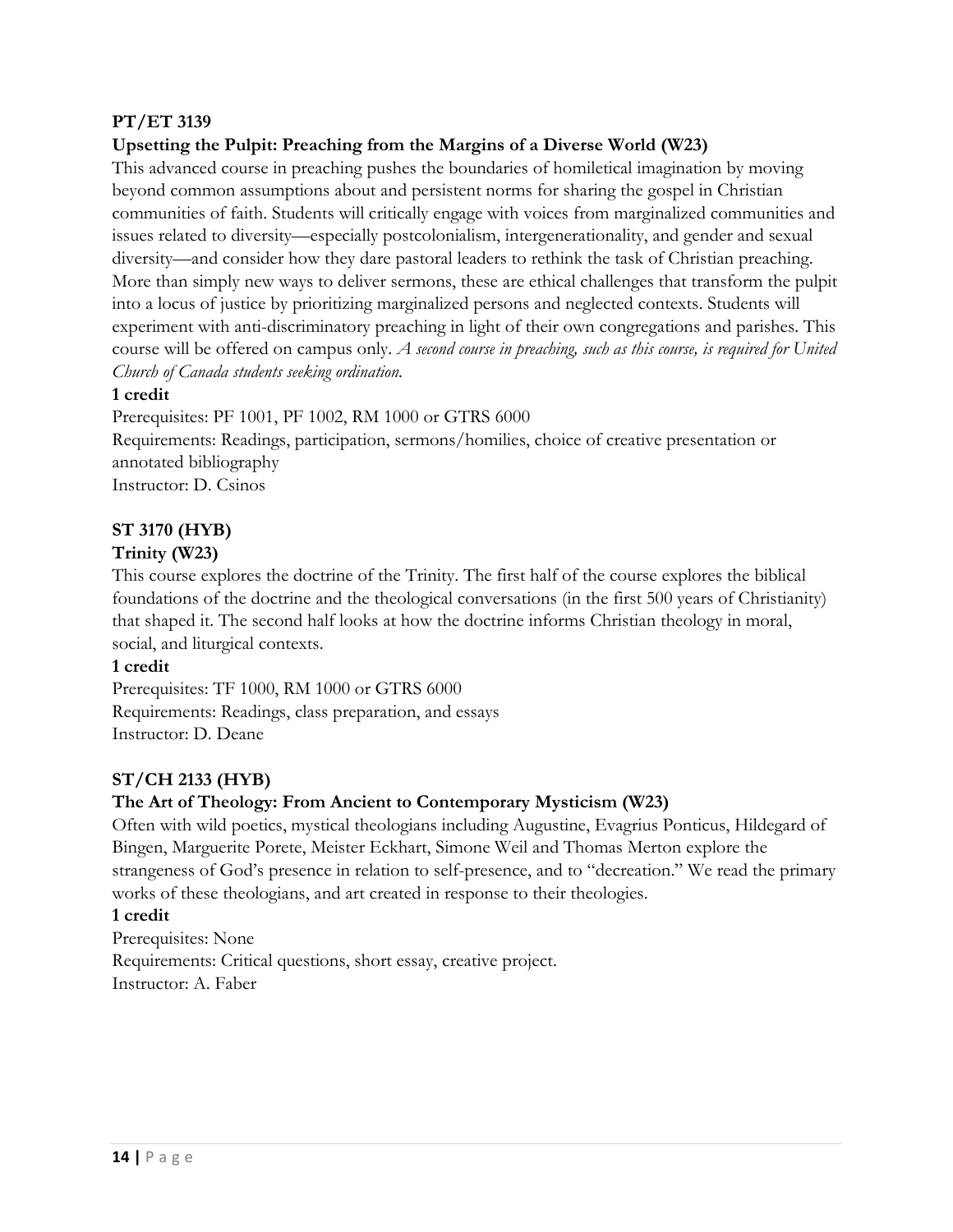#### **ST/CH 2178 (INT)**

#### **History & Theology of the European Reformations (W23)**

This course undertakes an examination of several major themes of the Reformation and Enlightenment eras, including theological contexts, political motivations, social realities, spiritualities, and competing understandings of the church and salvation. This course will be offered online, combining asynchronous and synchronous elements.

#### **1 credit**

Prerequisites: None.

Requirements: Learning covenant that combines informed seminar participation, short assignments, presentations, and final essay.

Instructor: R. Fennell

#### **ST/CH 3180 (HYB)**

#### **The Doctors of the Church (W23)**

This course engages some key figures – "doctors" of the Church – through their sermons. It (A) offers an exploration of their theology and the historical debates against which their theology was framed, and (B) interrogates their written sermons to learn about how they sought to proclaim their faith in their cultural milieux. "Doctors" engaged will include John Chrysostom, John of Damascus, Hildegard of Bingen, Bernard of Clairvaux, and Martin Luther King Jr.

#### **1 credit**

Prerequisites: TF 1000, RM 1000 or GTRS 6000 Requirements: Readings, class preparation, and essay writing Instructor: D. Deane

#### **WF 1000 (INT)**

#### **Worship Foundations (W23)**

Worship beats at the heart of every Christian community. This course will explore worship as a practice of Christian discipleship, looking primarily at elements of various worship traditions and styles. We will examine the work of the ecumenical movement and its implications for worship. We will also look at some of the current issues in liturgy and music that churches face, and consider questions of hospitality in worship with different ages, cultures, and theological convictions as well as worship in virtual space. The course engages students in exploring the role of art in worship. This course will be offered synchronously ("live") online.

#### **1 credit**

Prerequisites: None

Requirements: Weekly readings, online discussion, art project, worship exploration and leadership, research paper

Instructor: S. MacAlpine-Gillis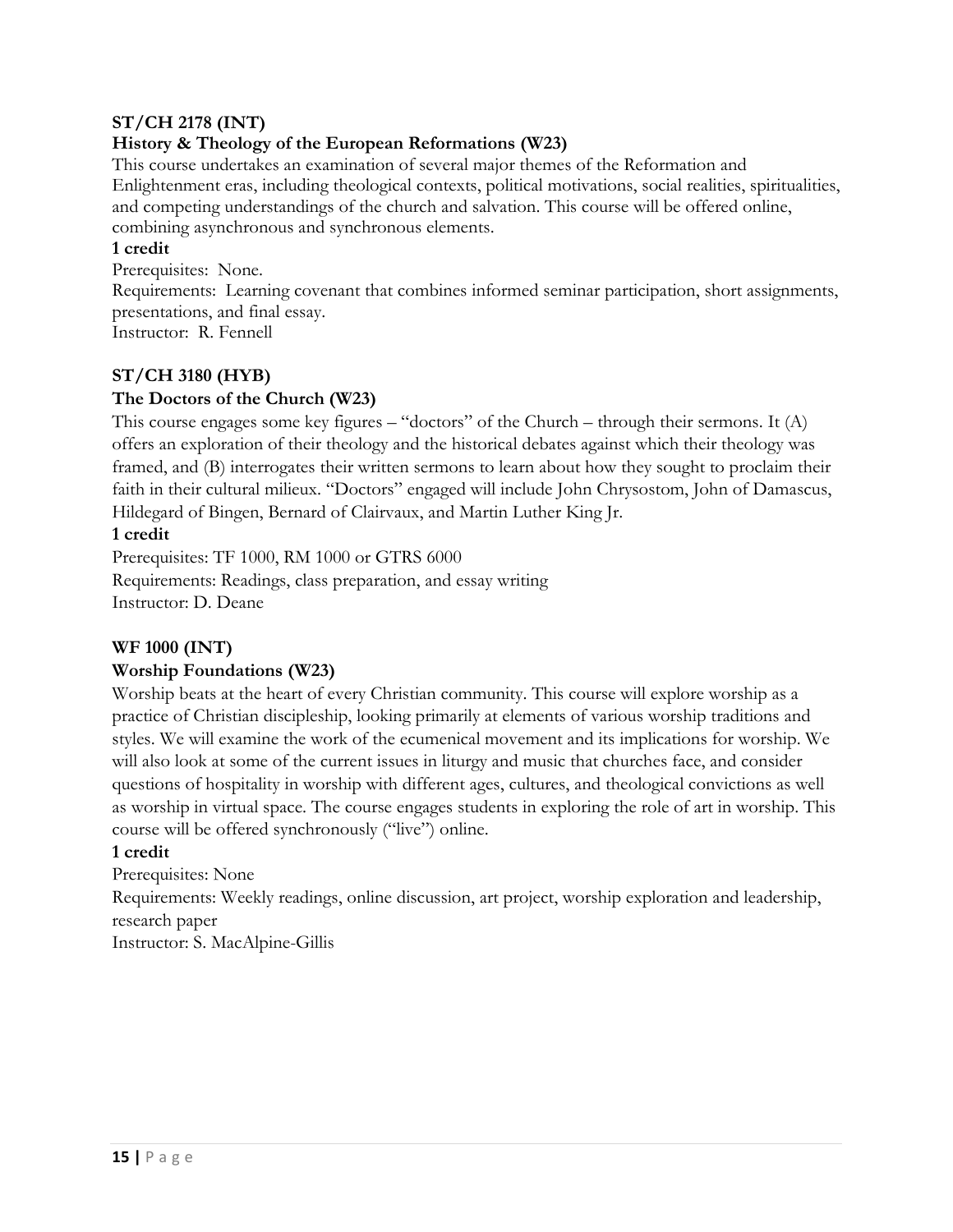# TWO TERMS COURSES (September 12, 2022 – April 5, 2023)

# **GS 3000A&B (HYB)**

#### **Graduate Project and Seminar (F22-W23)**

The Graduate Project and Seminar is a required course for the MDiv program. It may be taken in the MA program if desired. This course will provide students with opportunities for in-depth exploration of questions emerging from the practice of ministry. Each project will be based in a research context chosen by its author. With support of peers and the instructor, students will develop their project proposal. After approval by the AST Research Ethics Board, students will research, draft, present, and evaluate their projects. Students will become familiar with current trends in qualitative research methodologies. They will also sharpen their capacity to analyze phenomena in ministry. Participants are expected to demonstrate in a public event the results of original research that has consequence for the student and the wider church. Both fall and winter terms must be completed to earn the course credits.

#### **2 credits for GS 3000A & GS 3000B**

Prerequisites: For MDiv students: all Foundations courses; RM 1000 or GTRS 6000; SMP 2000 or SFE 2002. For MA students: GTRS 6000.

Requirements: Research Ethics Board proposal, field research, public presentation, final essay Instructor: D. Csinos

#### **MAP 1000 (HYB)**

#### **Ministry Action Program (F22-W23)**

This course is required for all MDiv students and should normally be taken in the first year of studies. It is the first half of a two-year cycle of courses (followed by MAP 2000 in 2023-24). This course is about the disciplined study of ministry as it is lived out in the lives of ministerial personnel and people. The Ministry Action Program works directly with students as they experience a learning context within which they can explore, practice, and reflect on the nature of ministry, congregational life, worship, and mission. This action/reflection format focuses on the current and future needs of the church and world of which the church is a part. Students enrolling in this course must work (paid or volunteer) within an approved ministry placement site. Both fall and winter terms must be completed to earn the course credit.

#### **1 credit**

Prerequisites: All students will need an approved learning site.

Requirements: The course begins in early October. Students are expected to spend approximately 8 hours per week in the learning site. Seminars and short papers.

Instructor: J. Clarke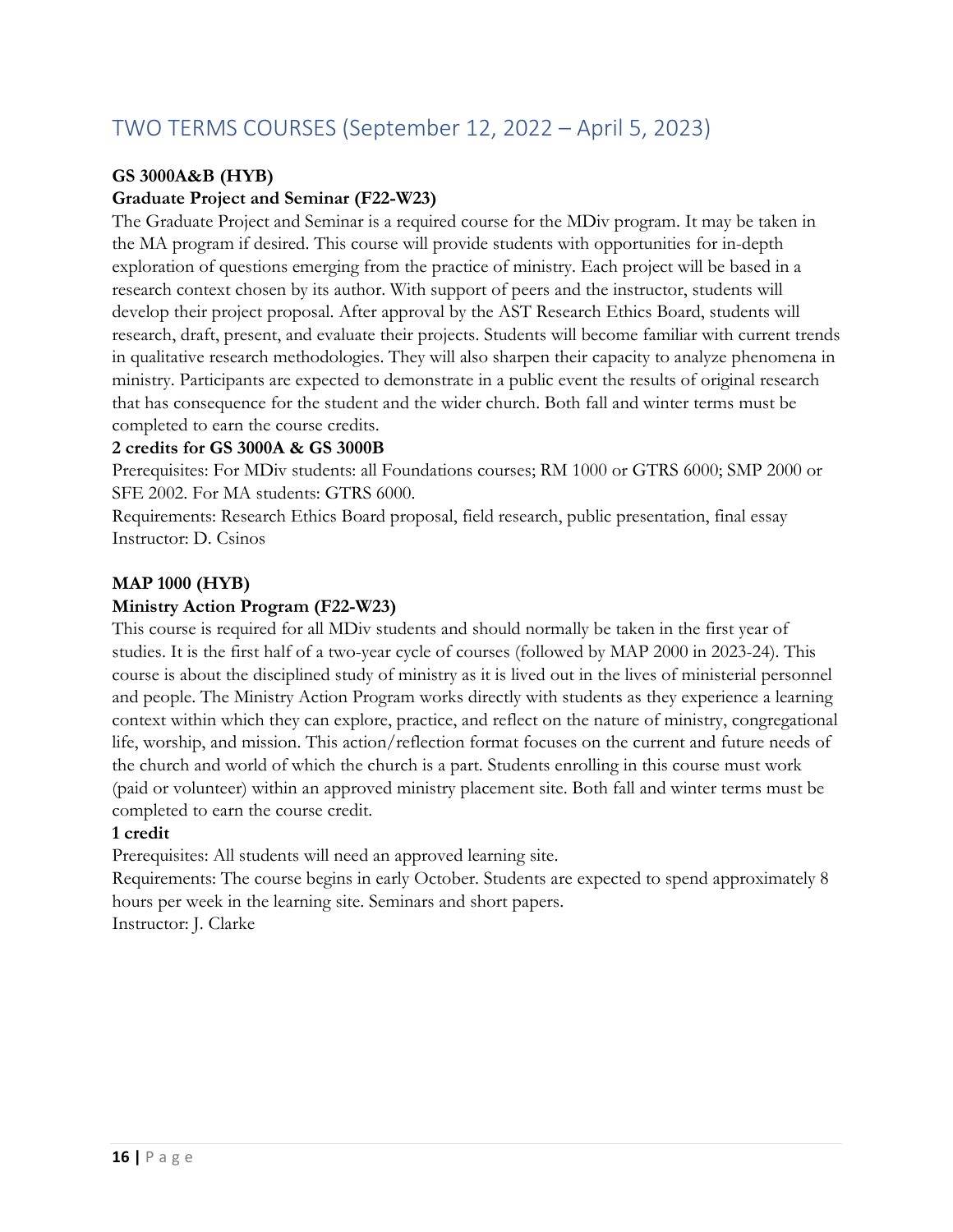#### **SFE 2001 & SFE 2002**

#### **Supervised Field Education (F22-W23)**

In SFE 2001, building on the relationships established in SFE 1000 students will continue to deepen the relationships in the community of which they are now a part. This includes a focus on liturgical leadership and concentrated attention on pastoral care and relational dynamics. Learning goals and weekly reflective meetings with the supervisor become a vital part of the learning process. Experiences are shared and evaluated from pastoral, formational, and theological perspectives in peer groups. In SFE 2002, now deeply immersed in the life of the community, students will plan, carry out and evaluate an education event using a curriculum they have designed. Continued work on learning goals and weekly reflective meetings with the supervisor are held as well as reflective

work in peer groups. This course will be offered on campus only.

#### **2 credits for SFE 2001 & SFE 2002**

Prerequisites: For SFE 2001: PF 1001, SFE 1000, or permission of instructor. For SFE 2002: SFE 2001 or permission of instructor.

Requirements: Readings; leadership in worship and preaching; pastoral care assignments; weekly seminars; weekly supervisory sessions; a minimum of 8 hours on-site experience each week; educational project

Instructor: J. Clarke

#### **SME 3000 (INT)**

#### **Supervised Ministry Education (F22-W23)**

This course is required for United Church of Canada Summer Distance MDiv students, and is open only to such students in that program except by permission. It is the first half of a two-year cycle of courses (followed by SME 4000) that provides the online seminar component for students undertaking Supervised Ministry Education placements (SME), formerly known as "internship." The focus is on theological, pastoral, and personal reflection on the practice of ministry within The United Church of Canada, and the integration of academic and pastoral concerns. Students enrolling in this course must have an Office of Vocation-approved SME placement and a local ministry supervisor prior to beginning this course. Completion of both fall and winter terms of SME 3000 are required to earn course credit, and both SME 3000 and SME 4000 must be completed to fulfill denominational SME requirements.

#### **1 credit**

Prerequisites: SMP 2000 Requirements: Readings; informed participation; reflection papers Instructor: A. O'Neill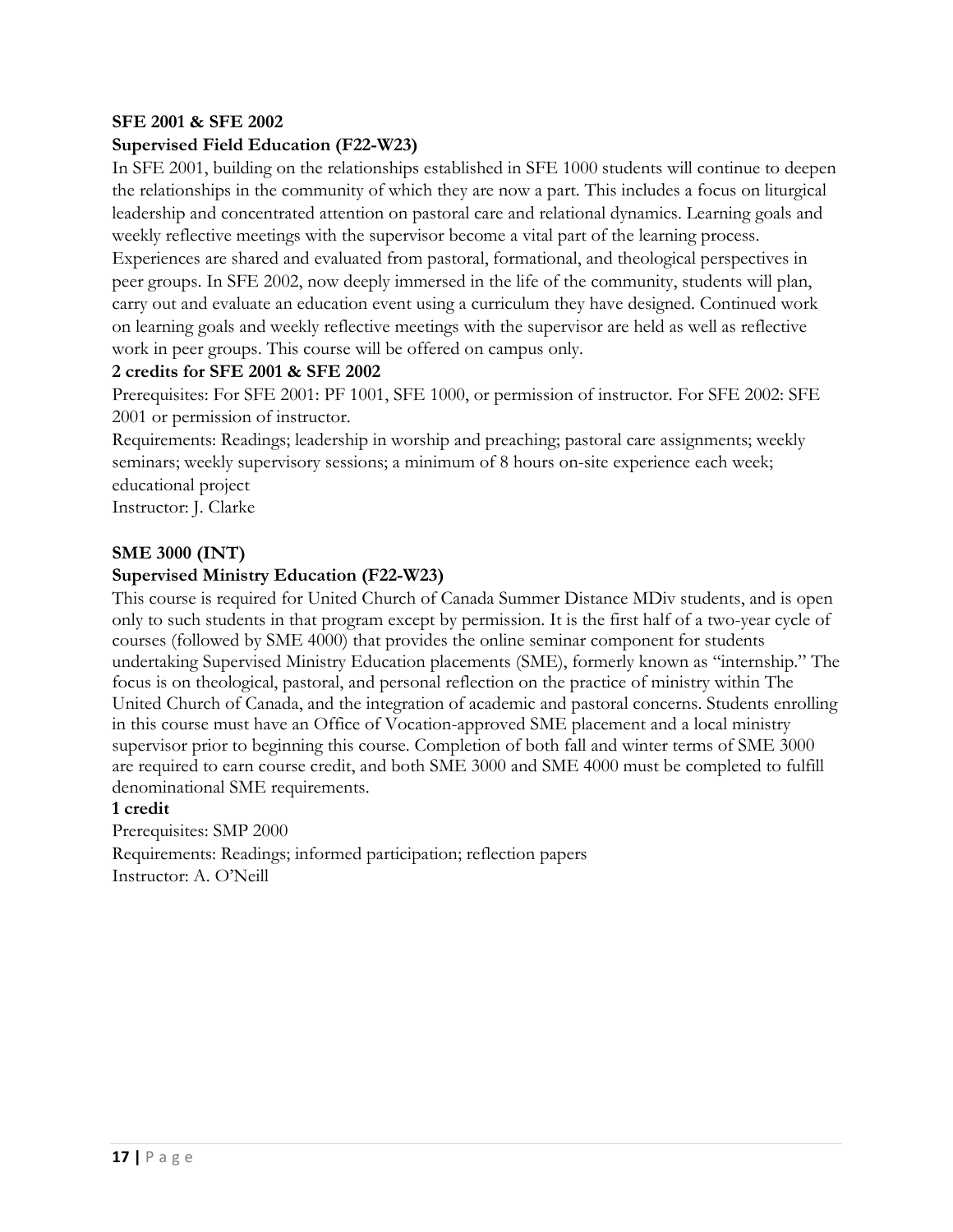#### **SME 4000 (INT)**

#### **Supervised Ministry Education (F22-W23)**

This course is required for United Church of Canada Summer Distance MDiv students, and is open only to such students in that program except by permission. As the sequel to SME 3000, it is the second half of a two-year cycle of courses that provides the online seminar component for students undertaking Supervised Ministry Experience placements (SME), formerly known as "internship." The focus is on theological, pastoral, and personal reflection on the practice of ministry within the United Church, and the integration of academic and pastoral concerns. Students enrolling in this course must have an Office of Vocation-approved SME placement and a local ministry supervisor prior to beginning this course. Both SME 3000 and SME 4000 must be completed to fulfill denominational SME requirements. Completion of both fall and winter terms of SME 4000 are required to earn course credit, and both SME 3000 and SME 4000 must be completed to fulfill denominational SME requirements.

#### **1 credit**

Prerequisites: SME 3000 Requirements: Readings; informed participation; reflection papers Instructor: A. O'Neill

#### **SMP 2000 (INT)**

#### **Supervised Ministry Practicum (F22-W23)**

This course is for students in the Summer Distance MDiv program, engaging theological reflection, study, and conversation with peers. The focus is on forming pastoral identity and leadership and applying learning in the placement site. Both fall and winter terms must be completed to earn the course credit.

#### **1 credit**

#### Prerequisites: SMP 1000

Requirements: Students must be in an approved field placement site; informed participation in online discussions; 3 "live"/synchronous class sessions; short essays and projects. Instructor: K. McNabb